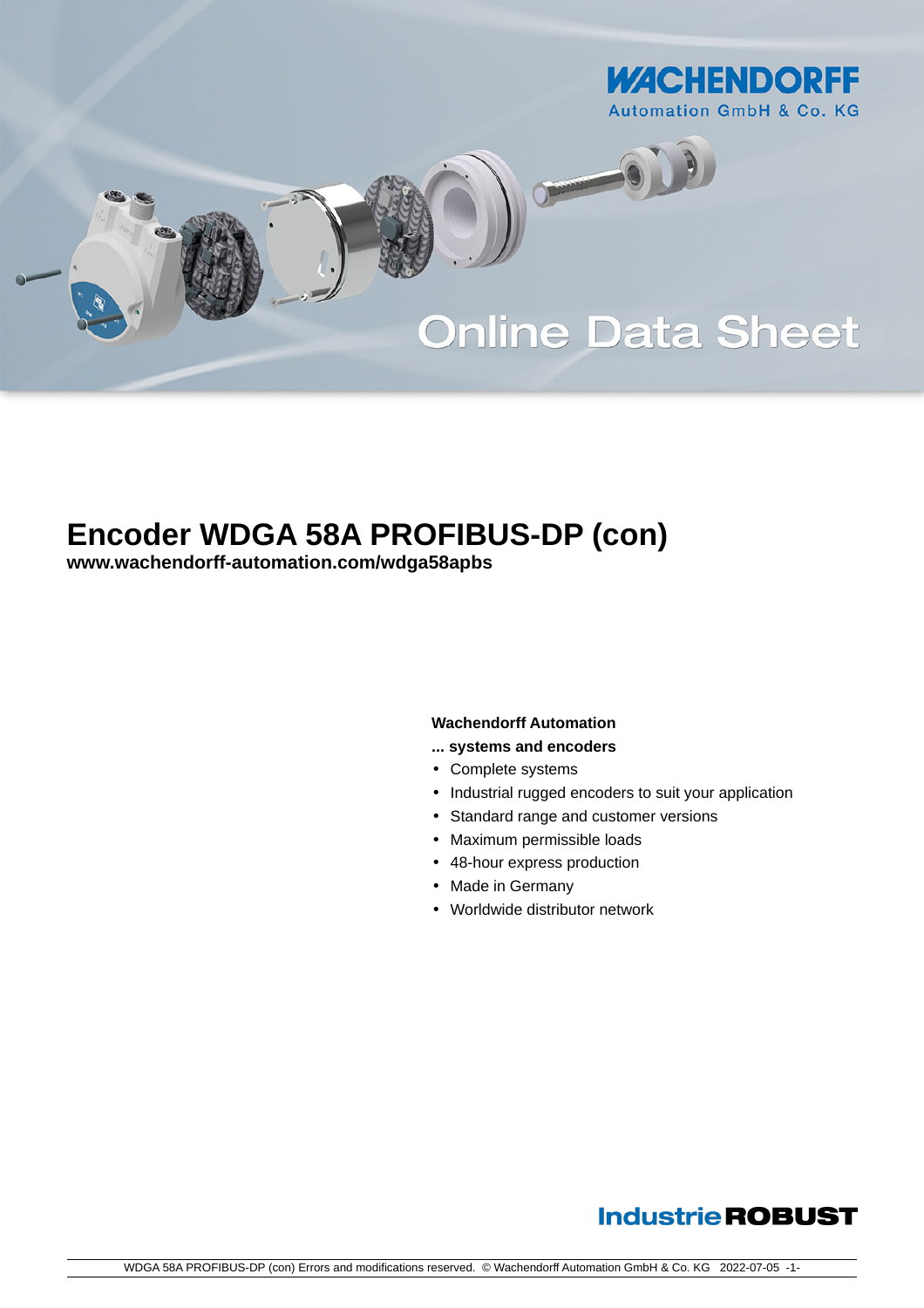

# **Encoder WDGA 58A absolute PROFIBUS-DP magnetic, with EnDra® - Technology**



**EnDra** Technologie



- EnDra<sup>®</sup>: maintenance-free and environmentally friendly
- PROFIBUS-DP, Single-turn/Multi-turn
- Single-turn/Multi-turn (max. 14 bit/39 bit)
- Forward-looking technology with 32 Bit processor
- 2 colour-duo LED´s as indicator for operating condition and bus status
- High shaft load up to 220 N radial, 120 N axial
- Device Profile switchable, Class 3, 4



| Bearings type         | 2 precision ball bearings                                                                                                                 |
|-----------------------|-------------------------------------------------------------------------------------------------------------------------------------------|
| Nominale service life | 1 x 10'9 revs. at 100 % rated shaft<br>load<br>1 x 10'10 revs. at 40 % rated shaft<br>load<br>1 x 10'11 revs. at 20 % rated shaft<br>load |
|                       |                                                                                                                                           |

Max. operating speed 8000 rpm

| Machinery Directive: basic data safety integrity level |                                                                   |
|--------------------------------------------------------|-------------------------------------------------------------------|
| MTTF <sub>d</sub>                                      | 300a                                                              |
| Mission time (TM)                                      | 20 a                                                              |
| Nominale service life (L10h)                           | 1 x 10'11 revs. at 20 % rated shaft<br>load and 8000 rpm          |
| Diagnostic coverage (DC)                               | $0\%$                                                             |
|                                                        |                                                                   |
| <b>Electrical Data</b>                                 |                                                                   |
| Power supply/Current<br>consumption                    | 10 VDC up to 32 VDC: typ. 100 mA<br>(24 VDC)                      |
| Power consumption                                      | max. 2.5 W                                                        |
| Sensor data                                            |                                                                   |
| Single-turn technology                                 | innovativ hall sensor technology                                  |
| Single-turn resolution                                 | up to 16,384 steps/360° (14 bit)                                  |
| Single-turn accuracy                                   | $< \pm 0.35^{\circ}$                                              |
| Single-turn repeat accuracy                            | $< \pm 0.20^{\circ}$                                              |
| Internal cycle time                                    | $600 \mu s$                                                       |
| Multi-turn technology                                  | patented EnDra <sup>®</sup> technology no<br>battery and no gear. |
| Multi-turn resolution                                  | up to 39 bit                                                      |
| <b>Environmental data</b>                              |                                                                   |
|                                                        |                                                                   |
| Environmental data:                                    |                                                                   |
| ESD (DIN EN 61000-4-2):                                | 8 kV                                                              |
| Burst (DIN EN 61000-4-4):                              | $2$ kV                                                            |
| includes EMC:                                          | DIN EN 61000-6-2<br>DIN EN 61000-6-3                              |
| Vibration:<br>(DIN EN 60068-2-6)                       | 50 m/s <sup>2</sup> (10 Hz bis 2000 Hz)                           |
| Shock:<br>(DIN EN 60068-2-27)                          | 1000 m/s <sup>2</sup> (6 ms)                                      |
| Design:                                                | according DIN VDE 0160                                            |
| Turn on time:                                          | < 1.5 s                                                           |

| <b>Mechanical Data</b>                   |                                                                                         |
|------------------------------------------|-----------------------------------------------------------------------------------------|
| Housing                                  |                                                                                         |
| Flange                                   | synchro flange                                                                          |
| Flange material                          | aluminum                                                                                |
| Housing cap                              | steel case chrome-plated, magnetic<br>shielding                                         |
| Housing                                  | Ø 58 mm                                                                                 |
|                                          |                                                                                         |
| Shaft(s)                                 |                                                                                         |
| Shaft material                           | stainless steel                                                                         |
| Starting torque                          | approx. 1 Ncm at ambient<br>temperature, approx. 1.416 in-ozf at<br>ambient temperature |
|                                          |                                                                                         |
| Shaft                                    | Ø6 mm                                                                                   |
| Advice                                   | Attention: No option AAS = full IP67<br>version                                         |
| Shaft length                             | L: 12 mm                                                                                |
| Max. Permissible shaft<br>loading radial | 125 N                                                                                   |
| Max. Permissible shaft<br>loading axial  | 120 N                                                                                   |
|                                          |                                                                                         |
| Shaft                                    | Ø8 mm                                                                                   |
| Advice                                   | Attention: No option AAS = full IP67<br>version                                         |
| Shaft length                             | L: 19 mm                                                                                |
| Max. Permissible shaft<br>loading radial | 125 N                                                                                   |
| Max. Permissible shaft<br>loading axial  | 120 N                                                                                   |
|                                          |                                                                                         |
| Shaft                                    | Ø 10 mm                                                                                 |
| Shaft length                             | $L: 20$ mm                                                                              |
| Max. Permissible shaft<br>loading radial | 220 N                                                                                   |
| Max. Permissible shaft<br>loading axial  | 120 N                                                                                   |
|                                          |                                                                                         |
| Shaft                                    | Ø 9.525 mm, Ø 3/8"                                                                      |
| Advice                                   | Attention: No option AAS = full IP67<br>version                                         |
| Shaft length                             | L: 20 mm, L: 0.787 in                                                                   |
| Max. Permissible shaft<br>loading radial | 220 N, 22.434 kp                                                                        |
| Max. Permissible shaft<br>loading axial  | 120 N, 12.237 kp                                                                        |

**Bearings**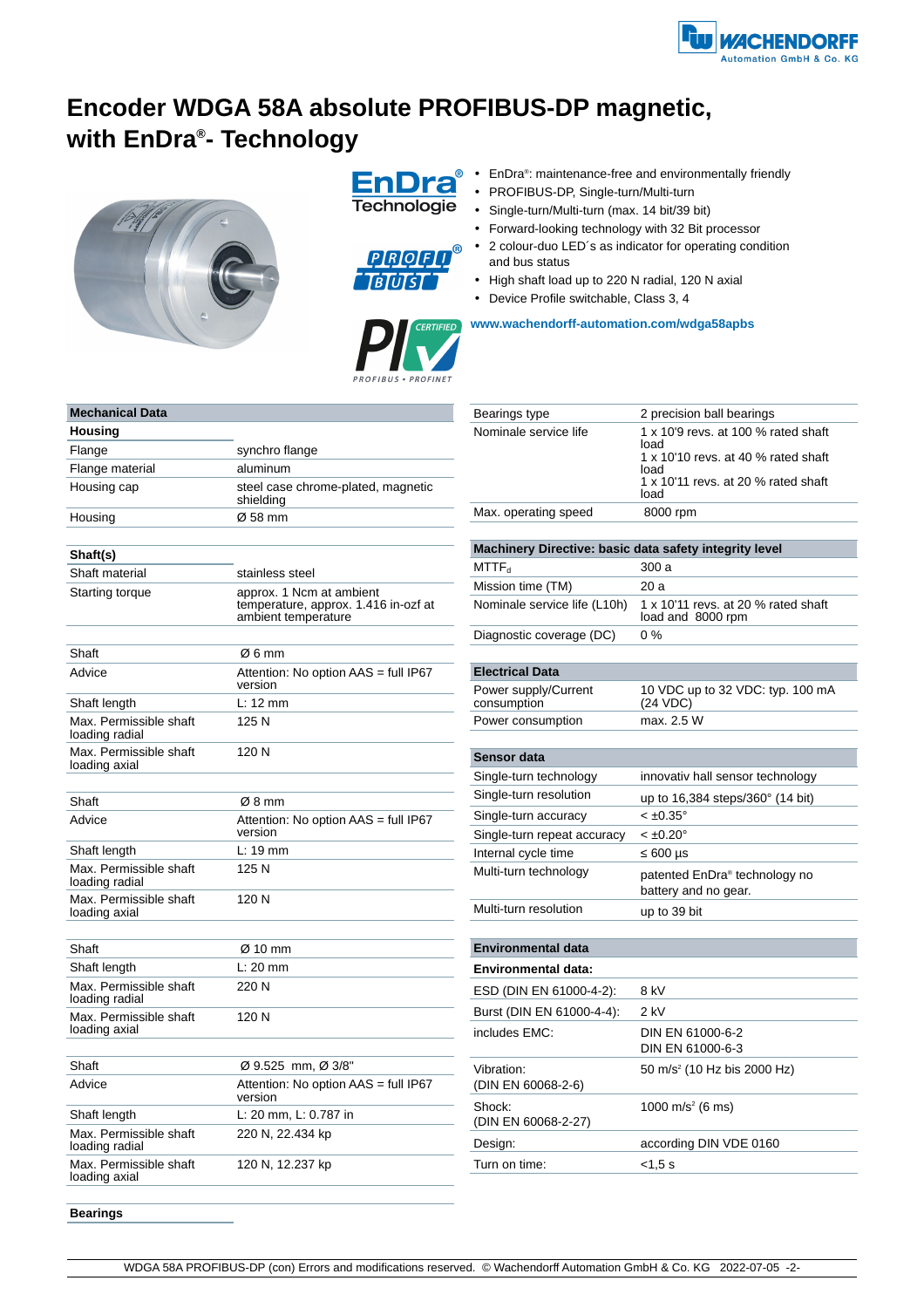

| <b>Interface</b>                                          |                                                                                       |
|-----------------------------------------------------------|---------------------------------------------------------------------------------------|
| Interface:                                                | <b>PROFIBUS-DP</b>                                                                    |
| Protocol:                                                 | PROFIBUS-DPV2                                                                         |
| Device Profile:                                           | Class 3, 4                                                                            |
| Line-Driver:                                              | galvanic isolated                                                                     |
| Baud rate:                                                | max. 12 MBaud                                                                         |
| Function:                                                 | Multiturn                                                                             |
| Nodeadressing:                                            | adjustable via software                                                               |
| Termination resistor:                                     | non-existent                                                                          |
| Code:                                                     | binary, CW default, programable                                                       |
| Programmable Parameter:                                   | steps per revolution<br>counts of revolution<br>Preset<br>Scale<br>Counting direction |
| Diagnostics:                                              | Position and parameter errors<br>EnDra <sup>®</sup> -diagnosis                        |
| Status encoder:                                           | <b>DUO-LED</b>                                                                        |
| Status bus:                                               | DUO-LED                                                                               |
| <b>General Data</b>                                       |                                                                                       |
| Connections                                               | connector outlet                                                                      |
| $Draton'ion to the a (FNI COR20) - Llovalian DCE - IDRZ.$ |                                                                                       |

| Protection rating (EN 60529) | Housing: IP65, IP67;<br>shaft sealed: IP65      |
|------------------------------|-------------------------------------------------|
| Operating temperature        | -40 °C up to +85 °C, -40 °F up to<br>$+176$ °F  |
| Storage temperature          | -40 °C up to +100 °C, -40 °F up to<br>$+212$ °F |

#### **More Information**

General technical data and safety instructions **http://www.wachendorff-automation.com/gtd**

Options

**http://www.wachendorff-automation.com/acc**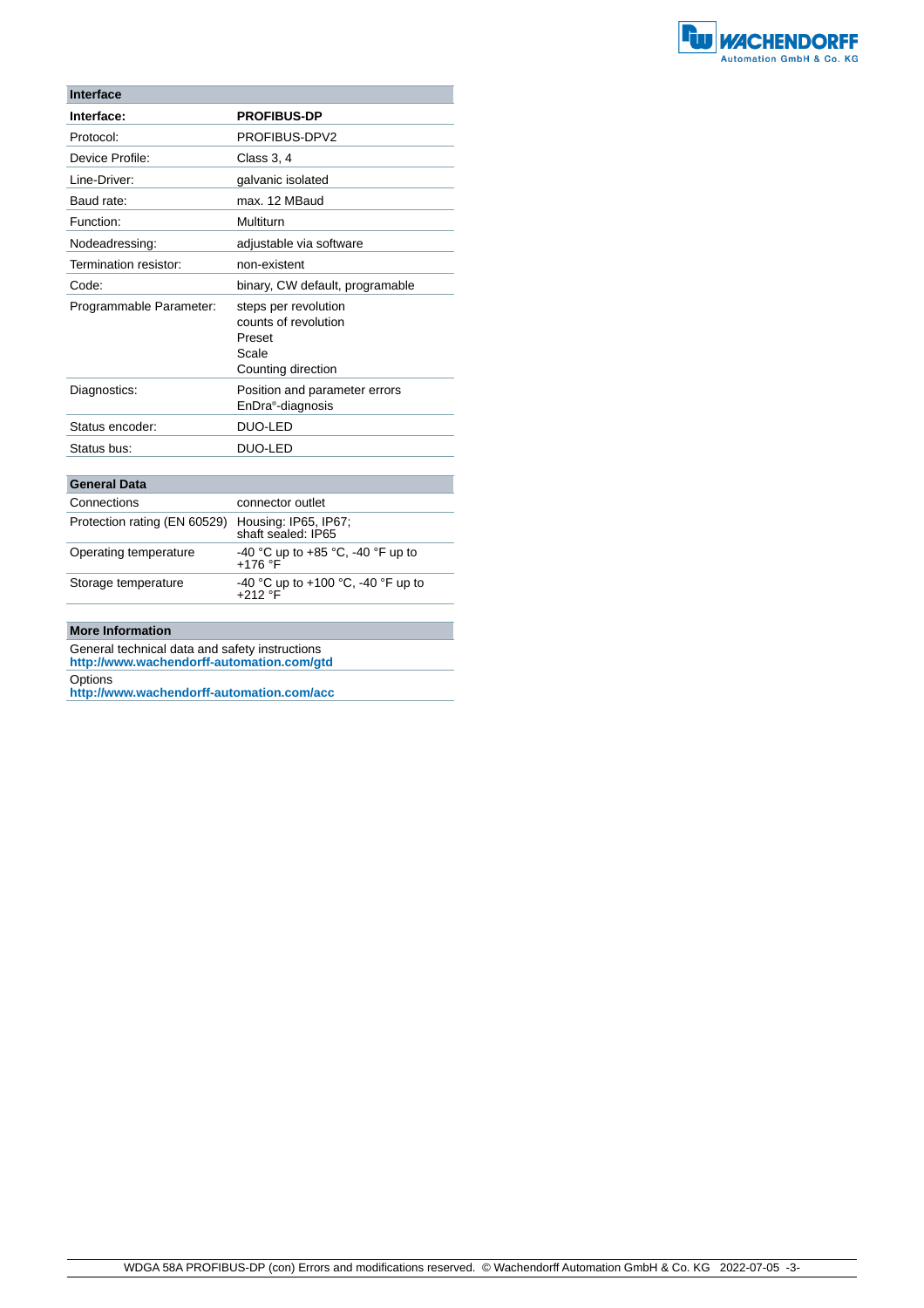

#### **WDGA 58A PROFIBUS-DP with 1x M8, 2x M12, axial DB4**



#### **Description**

**DB4** axial, 1x M8, 4-pin; 1x M12, 5-pin; 1x M12, 4-pin,

| <b>Assignments</b> |                |  |
|--------------------|----------------|--|
|                    | DB4            |  |
|                    | 2              |  |
| connector<br>(A)   | M8x1.<br>4-pin |  |
| (+) Vcc            | 1              |  |
| n. c.              | 2              |  |
| <b>GND</b>         | 3              |  |
| <b>GND</b>         | 4              |  |

| <b>Assignments</b>                |                             |
|-----------------------------------|-----------------------------|
|                                   | DB4                         |
|                                   | 5                           |
| <b>Female</b><br>connector<br>(B) | M12x1.<br>5-pin,<br>B-coded |
| <b>BUS</b>                        | OUT                         |
| <b>5 V DP</b>                     | 1                           |
| A                                 | 2                           |
| <b>GND DP</b>                     | 3                           |
| в                                 | 4                           |
| n. c.                             | 5                           |

| <b>Assignments</b> |                             |  |
|--------------------|-----------------------------|--|
|                    | DB4                         |  |
|                    | 3<br>2                      |  |
| connector<br>(C)   | M12x1.<br>4-pin,<br>B-coded |  |
| <b>BUS</b>         | ΙN                          |  |
| n. c.              | 1                           |  |
| A                  | 2                           |  |
| n. c.              | 3                           |  |
| в                  | 4                           |  |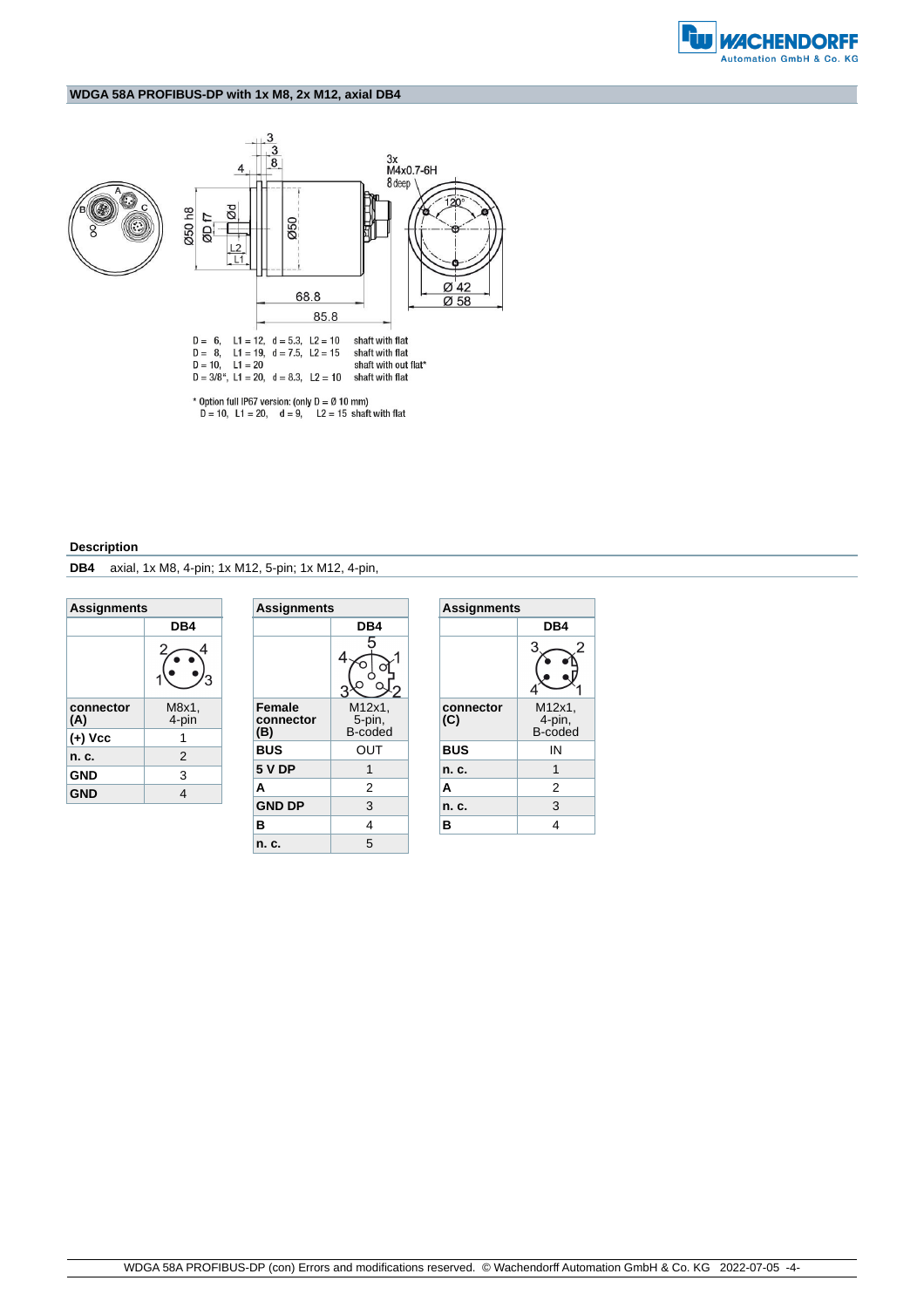

### **Options**

|                                                    | Shafts sealed to IP67, only with 10 mm shaft with flat, not at D-SUB SD9/SE9   | Order key |
|----------------------------------------------------|--------------------------------------------------------------------------------|-----------|
|                                                    | The encoder WDGA 58A PROFIBUS-DP (con) can be supplied in a full IP67 version. | AAS       |
| Max. RPM:                                          | 3500 min'-1                                                                    |           |
| Permitted Shaft-Loading: axial 100 N; radial 110 N |                                                                                |           |
| Starting-torque:                                   | approx. 4 Ncm at ambient temperature                                           |           |
|                                                    |                                                                                |           |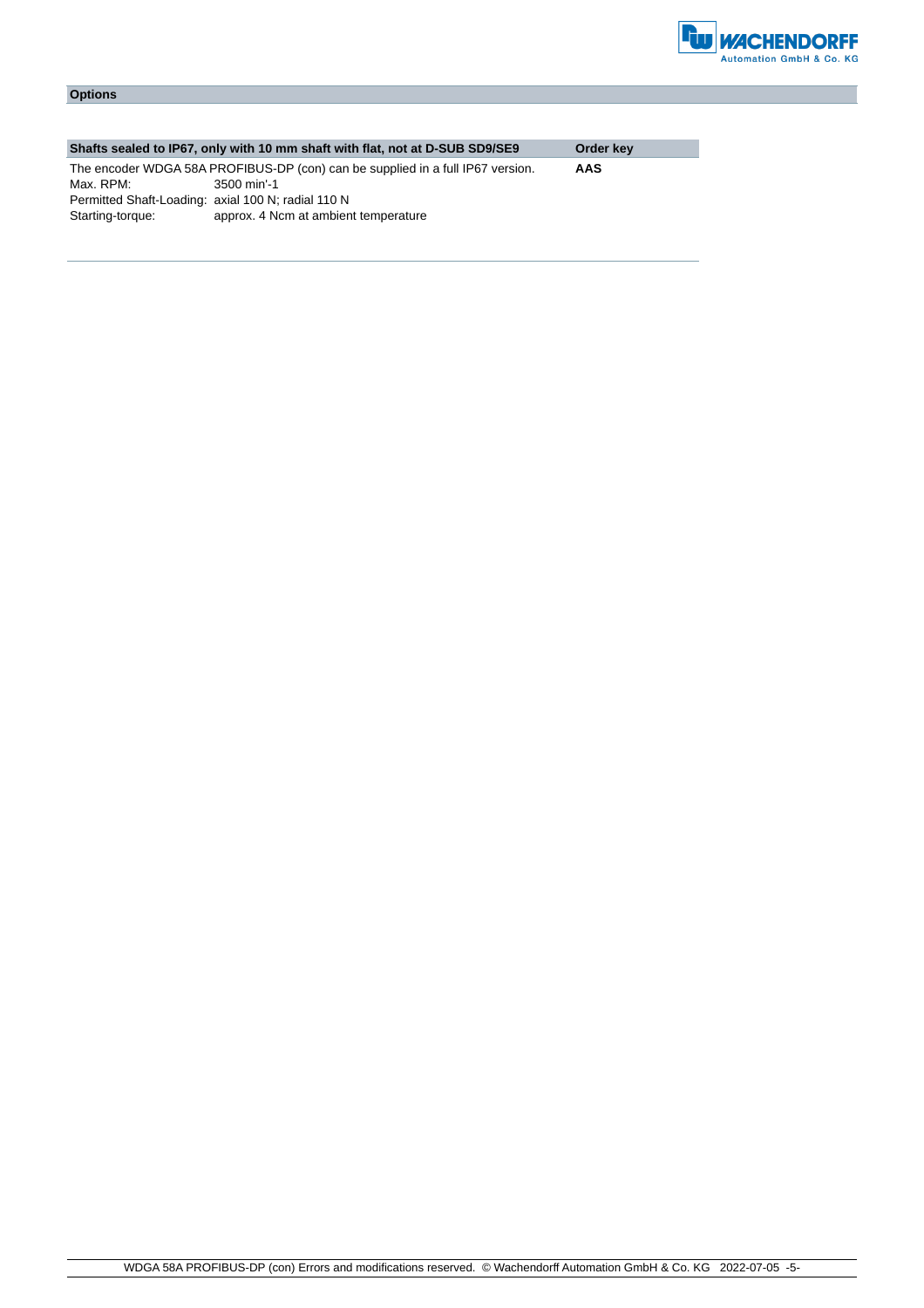

| <b>Example Order No. Type</b> |                                                                              |              | Your encoder      |
|-------------------------------|------------------------------------------------------------------------------|--------------|-------------------|
| WDGA 58A                      | WDGA 58A                                                                     |              | WDGA 58A          |
|                               |                                                                              |              |                   |
|                               | <b>Shaft</b>                                                                 | Order key    |                   |
| 06                            | $\varnothing$ 6 mm Attention: No option AAS = full IP67 version              | 06           |                   |
|                               | Ø 8 mm Attention: No option AAS = full IP67 version                          | 08           |                   |
|                               | Ø 10 mm                                                                      | 10           |                   |
|                               | Ø 9.525 mm Ø 3/8" Attention: No option AAS = full IP67 version               | 4Z           |                   |
|                               |                                                                              |              |                   |
|                               | <b>Single-turn Resolution</b>                                                | Order key    |                   |
| 12                            | Single-turn resolution 1 up to 14 bit, e. g. 12 bit = 12                     | 12           |                   |
|                               |                                                                              |              |                   |
|                               | <b>Multi-turn Resolution</b>                                                 | Order key    |                   |
| 18                            | Multi-turn up to 39 bit, e. G. 18 bit = 18                                   | 18           |                   |
|                               |                                                                              |              |                   |
|                               | Data protocol                                                                | Order key    |                   |
| <b>DP</b>                     | PROFIBUS-DP (without bus cover)                                              | <b>DP</b>    |                   |
|                               |                                                                              |              |                   |
|                               | <b>Software</b>                                                              | Order key    |                   |
| Α                             | up to date release                                                           | Α            |                   |
|                               |                                                                              |              |                   |
|                               | Code                                                                         | Order key    |                   |
| В                             | binary                                                                       | B            |                   |
|                               |                                                                              |              |                   |
|                               | Power supply                                                                 | Order key    |                   |
| $\mathbf 0$                   | 10 V up to 32 V (standard)                                                   | $\mathbf 0$  |                   |
|                               |                                                                              |              |                   |
|                               | <b>Galvanic isolation</b>                                                    | Order key    |                   |
| 1                             | yes                                                                          | $\mathbf{1}$ |                   |
|                               |                                                                              |              |                   |
|                               | <b>Electrical connections</b>                                                | Order key    |                   |
|                               | <b>Connector:</b>                                                            |              |                   |
| DB4                           | connector, 1x M8, 4-pin; 1x M12, 5-pin; 1x M12, 4-pin, axial                 | DB4          |                   |
|                               |                                                                              |              |                   |
|                               |                                                                              |              |                   |
|                               | <b>Options</b>                                                               | Order key    |                   |
|                               | Without option                                                               |              |                   |
|                               | Shafts sealed to IP67, only with 10 mm shaft with flat, not at D-SUB SD9/SE9 | AAS          |                   |
|                               |                                                                              |              |                   |
| Example Order No. WDGA 58A    | 12<br>06<br>18<br>DP<br>Α<br>В<br>0<br>$\mathbf{1}$                          | DB4          |                   |
|                               |                                                                              |              |                   |
|                               | WDGA 58A                                                                     |              | Example Order No. |
|                               |                                                                              |              |                   |